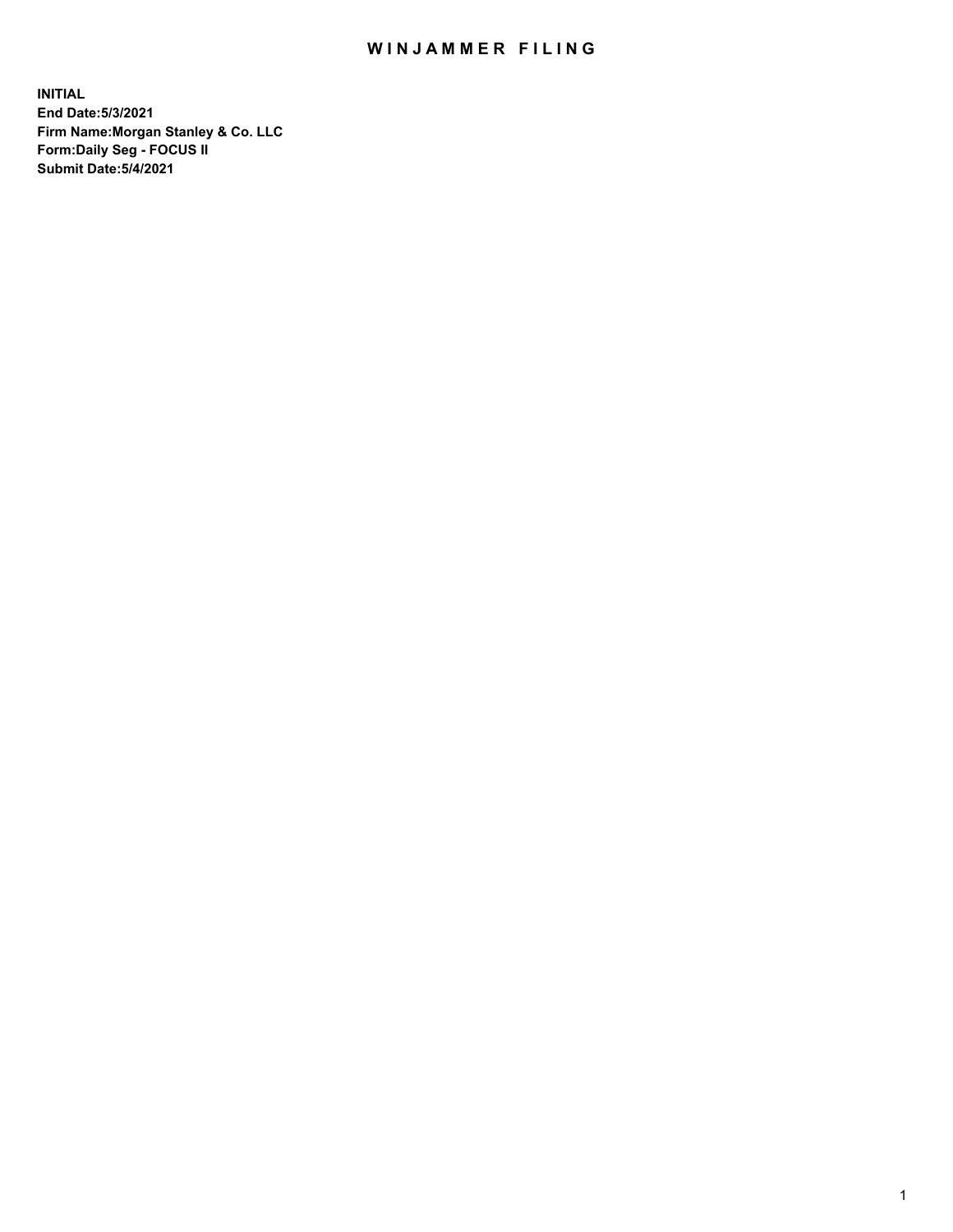**INITIAL End Date:5/3/2021 Firm Name:Morgan Stanley & Co. LLC Form:Daily Seg - FOCUS II Submit Date:5/4/2021 Daily Segregation - Cover Page**

| Name of Company                                                                                                                                                                                                                                                                                                                | Morgan Stanley & Co. LLC                                   |
|--------------------------------------------------------------------------------------------------------------------------------------------------------------------------------------------------------------------------------------------------------------------------------------------------------------------------------|------------------------------------------------------------|
| <b>Contact Name</b>                                                                                                                                                                                                                                                                                                            | <b>Ikram Shah</b>                                          |
| <b>Contact Phone Number</b>                                                                                                                                                                                                                                                                                                    | 212-276-0963                                               |
| <b>Contact Email Address</b>                                                                                                                                                                                                                                                                                                   | lkram.shah@morganstanley.com                               |
| FCM's Customer Segregated Funds Residual Interest Target (choose one):<br>a. Minimum dollar amount: ; or<br>b. Minimum percentage of customer segregated funds required:% ; or<br>c. Dollar amount range between: and; or<br>d. Percentage range of customer segregated funds required between:% and%.                         | 235,000,000<br><u>0</u><br><u>00</u><br>0 <sup>0</sup>     |
| FCM's Customer Secured Amount Funds Residual Interest Target (choose one):<br>a. Minimum dollar amount: ; or<br>b. Minimum percentage of customer secured funds required:%; or<br>c. Dollar amount range between: and; or<br>d. Percentage range of customer secured funds required between:% and%.                            | 140,000,000<br><u>0</u><br><u>0 0</u><br>0 Q               |
| FCM's Cleared Swaps Customer Collateral Residual Interest Target (choose one):<br>a. Minimum dollar amount: ; or<br>b. Minimum percentage of cleared swaps customer collateral required:% ; or<br>c. Dollar amount range between: and; or<br>d. Percentage range of cleared swaps customer collateral required between:% and%. | 92,000,000<br><u>0</u><br>0 <sup>0</sup><br>0 <sub>0</sub> |

Attach supporting documents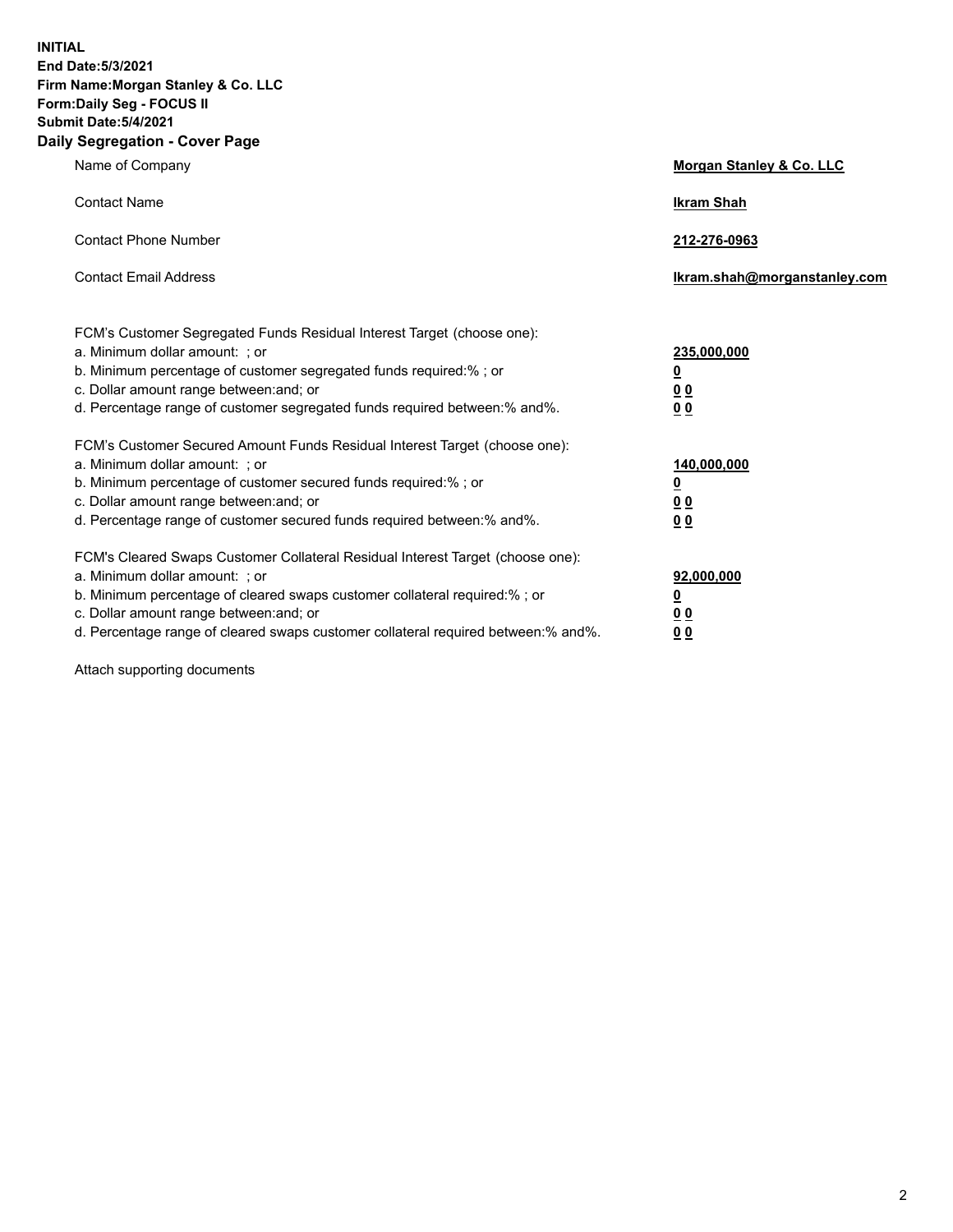## **INITIAL End Date:5/3/2021 Firm Name:Morgan Stanley & Co. LLC Form:Daily Seg - FOCUS II Submit Date:5/4/2021 Daily Segregation - Secured Amounts** Foreign Futures and Foreign Options Secured Amounts Amount required to be set aside pursuant to law, rule or regulation of a foreign government or a rule of a self-regulatory organization authorized thereunder **0** [7305] 1. Net ledger balance - Foreign Futures and Foreign Option Trading - All Customers A. Cash **4,703,122,991** [7315] B. Securities (at market) **2,028,967,117** [7317] 2. Net unrealized profit (loss) in open futures contracts traded on a foreign board of trade **986,542,114** [7325] 3. Exchange traded options a. Market value of open option contracts purchased on a foreign board of trade **30,439,246** [7335] b. Market value of open contracts granted (sold) on a foreign board of trade **-25,467,334** [7337] 4. Net equity (deficit) (add lines 1. 2. and 3.) **7,723,604,134** [7345] 5. Account liquidating to a deficit and account with a debit balances - gross amount **34,223,669** [7351] Less: amount offset by customer owned securities **-30,794,501** [7352] **3,429,168** [7354] 6. Amount required to be set aside as the secured amount - Net Liquidating Equity Method (add lines 4 and 5) **7,727,033,302** [7355] 7. Greater of amount required to be set aside pursuant to foreign jurisdiction (above) or line 6. **7,727,033,302** [7360] FUNDS DEPOSITED IN SEPARATE REGULATION 30.7 ACCOUNTS 1. Cash in banks A. Banks located in the United States **792,385,349** [7500] B. Other banks qualified under Regulation 30.7 **526,951,079** [7520] **1,319,336,428** 2. Securities A. In safekeeping with banks located in the United States **389,360,432** [7540] B. In safekeeping with other banks qualified under Regulation 30.7 **44,688,628** [7560] **434,049,060** 3. Equities with registered futures commission merchants A. Cash **19,957,760** [7580] B. Securities **0** [7590] C. Unrealized gain (loss) on open futures contracts **-1,590,056** [7600] D. Value of long option contracts **0** [7610] E. Value of short option contracts **0** [7615] **18,367,704** [7620] 4. Amounts held by clearing organizations of foreign boards of trade A. Cash **0** [7640] B. Securities **0** [7650] C. Amount due to (from) clearing organization - daily variation **0** [7660] D. Value of long option contracts **0** [7670] E. Value of short option contracts **0** [7675] **0** [7680] 5. Amounts held by members of foreign boards of trade A. Cash **3,586,368,134** [7700] B. Securities **1,594,918,056** [7710] C. Unrealized gain (loss) on open futures contracts **988,132,170** [7720] D. Value of long option contracts **30,439,246** [7730] E. Value of short option contracts **-25,467,334** [7735] **6,174,390,272** 6. Amounts with other depositories designated by a foreign board of trade **0** [7760] 7. Segregated funds on hand **0** [7765] 8. Total funds in separate section 30.7 accounts **7,946,143,464** [7770]

- 9. Excess (deficiency) Set Aside for Secured Amount (subtract line 7 Secured Statement Page 1 from Line 8)
- 10. Management Target Amount for Excess funds in separate section 30.7 accounts **140,000,000** [7780]
- 11. Excess (deficiency) funds in separate 30.7 accounts over (under) Management Target **79,110,162** [7785]

[7530]

[7570]

[7740] **219,110,162** [7380]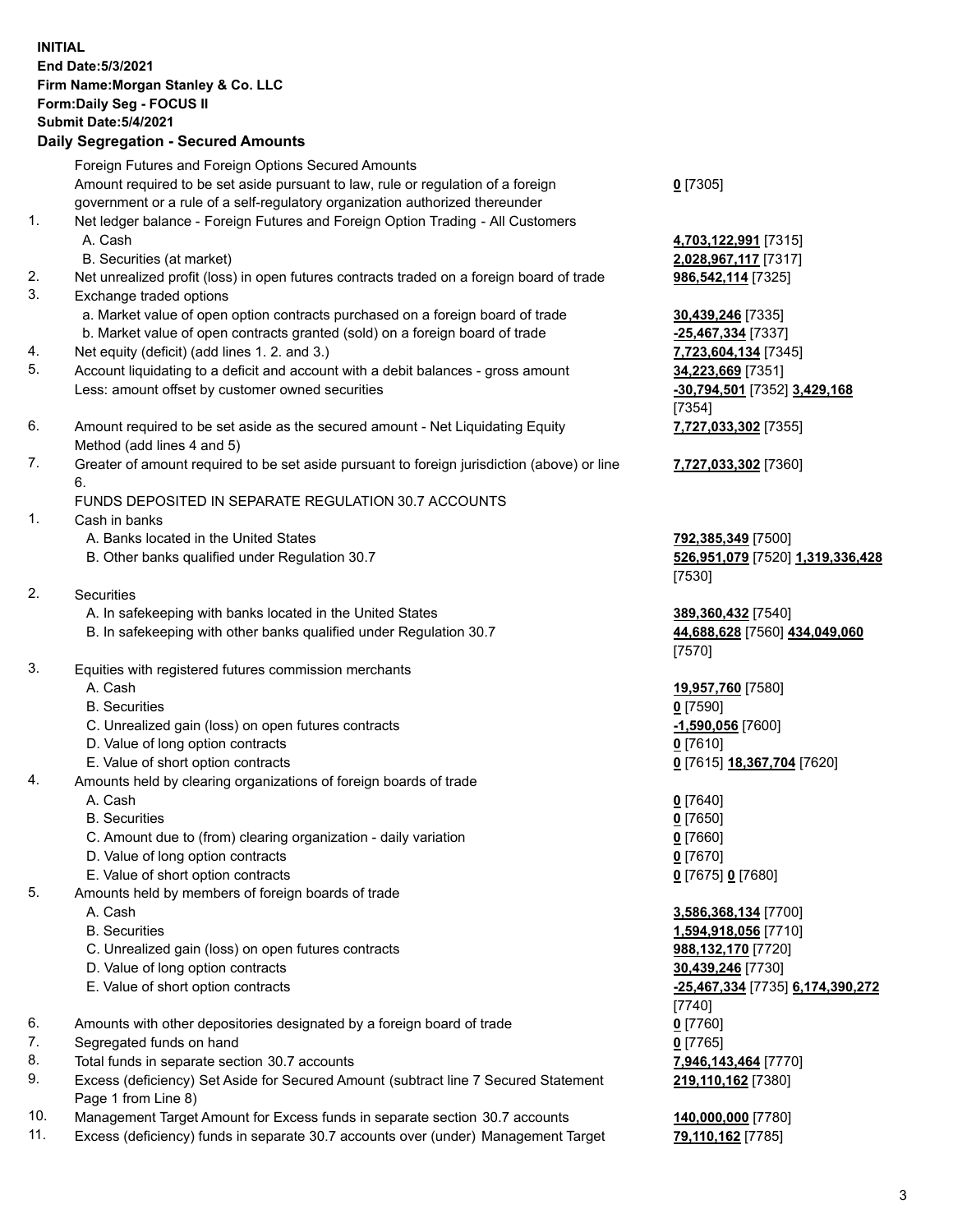**INITIAL End Date:5/3/2021 Firm Name:Morgan Stanley & Co. LLC Form:Daily Seg - FOCUS II Submit Date:5/4/2021 Daily Segregation - Segregation Statement** SEGREGATION REQUIREMENTS(Section 4d(2) of the CEAct) 1. Net ledger balance A. Cash **13,700,369,157** [7010] B. Securities (at market) **8,123,096,158** [7020] 2. Net unrealized profit (loss) in open futures contracts traded on a contract market **4,081,085,801** [7030] 3. Exchange traded options A. Add market value of open option contracts purchased on a contract market **831,191,570** [7032] B. Deduct market value of open option contracts granted (sold) on a contract market **-360,763,375** [7033] 4. Net equity (deficit) (add lines 1, 2 and 3) **26,374,979,311** [7040] 5. Accounts liquidating to a deficit and accounts with debit balances - gross amount **274,524,822** [7045] Less: amount offset by customer securities **-272,146,833** [7047] **2,377,989** [7050] 6. Amount required to be segregated (add lines 4 and 5) **26,377,357,300** [7060] FUNDS IN SEGREGATED ACCOUNTS 7. Deposited in segregated funds bank accounts A. Cash **3,971,604,454** [7070] B. Securities representing investments of customers' funds (at market) **0** [7080] C. Securities held for particular customers or option customers in lieu of cash (at market) **2,190,309,391** [7090] 8. Margins on deposit with derivatives clearing organizations of contract markets A. Cash **14,153,273,839** [7100] B. Securities representing investments of customers' funds (at market) **0** [7110] C. Securities held for particular customers or option customers in lieu of cash (at market) **5,932,786,767** [7120] 9. Net settlement from (to) derivatives clearing organizations of contract markets **30,223,859** [7130] 10. Exchange traded options A. Value of open long option contracts **831,191,570** [7132] B. Value of open short option contracts **-360,763,375** [7133] 11. Net equities with other FCMs A. Net liquidating equity **12,188,266** [7140] B. Securities representing investments of customers' funds (at market) **0** [7160] C. Securities held for particular customers or option customers in lieu of cash (at market) **0** [7170] 12. Segregated funds on hand **0** [7150] 13. Total amount in segregation (add lines 7 through 12) **26,760,814,771** [7180] 14. Excess (deficiency) funds in segregation (subtract line 6 from line 13) **383,457,471** [7190] 15. Management Target Amount for Excess funds in segregation **235,000,000** [7194] **148,457,471** [7198]

16. Excess (deficiency) funds in segregation over (under) Management Target Amount Excess